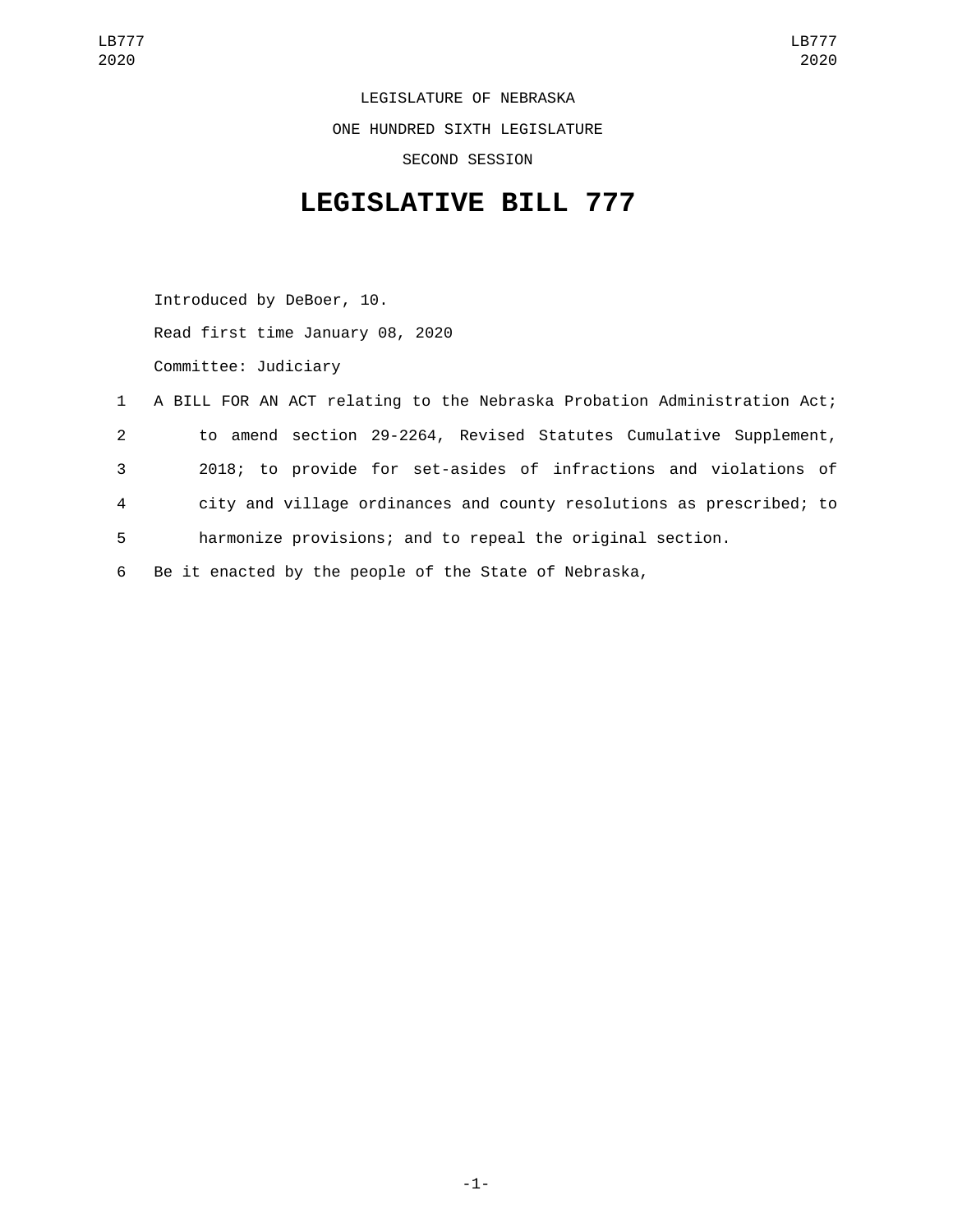Section 1. Section 29-2264, Revised Statutes Cumulative Supplement, 2 2018, is amended to read:

 29-2264 (1) Whenever any person is placed on probation by a court and satisfactorily completes the conditions of his or her probation for the entire period or is discharged from probation prior to the termination of the period of probation, the sentencing court shall issue an order releasing the offender from probation. Such order in all felony cases shall provide notice that the person's voting rights are restored two years after completion of probation. The order shall include information on restoring other civil rights through the pardon process, including application to and hearing by the Board of Pardons.

12 (2) Whenever any person is convicted of an offense infraction, a 13 misdemeanor, or a felony and is placed on probation by the court or is sentenced to a fine only, he or she may, after satisfactory fulfillment of the conditions of probation for the entire period or after discharge from probation prior to the termination of the period of probation and after payment of any fine, petition the sentencing court to set aside the 18 conviction.

 (3) In determining whether to set aside the conviction, the court 20 shall consider:

(a) The behavior of the offender after sentencing;

 (b) The likelihood that the offender will not engage in further 23 criminal activity; and

(c) Any other information the court considers relevant.

 (4) The court may grant the offender's petition and issue an order setting aside the conviction when in the opinion of the court the order will be in the best interest of the offender and consistent with the 28 public welfare. The order shall:

29 (a) Nullify the conviction; and

 (b) Remove all civil disabilities and disqualifications imposed as a 31 result of the conviction.

-2-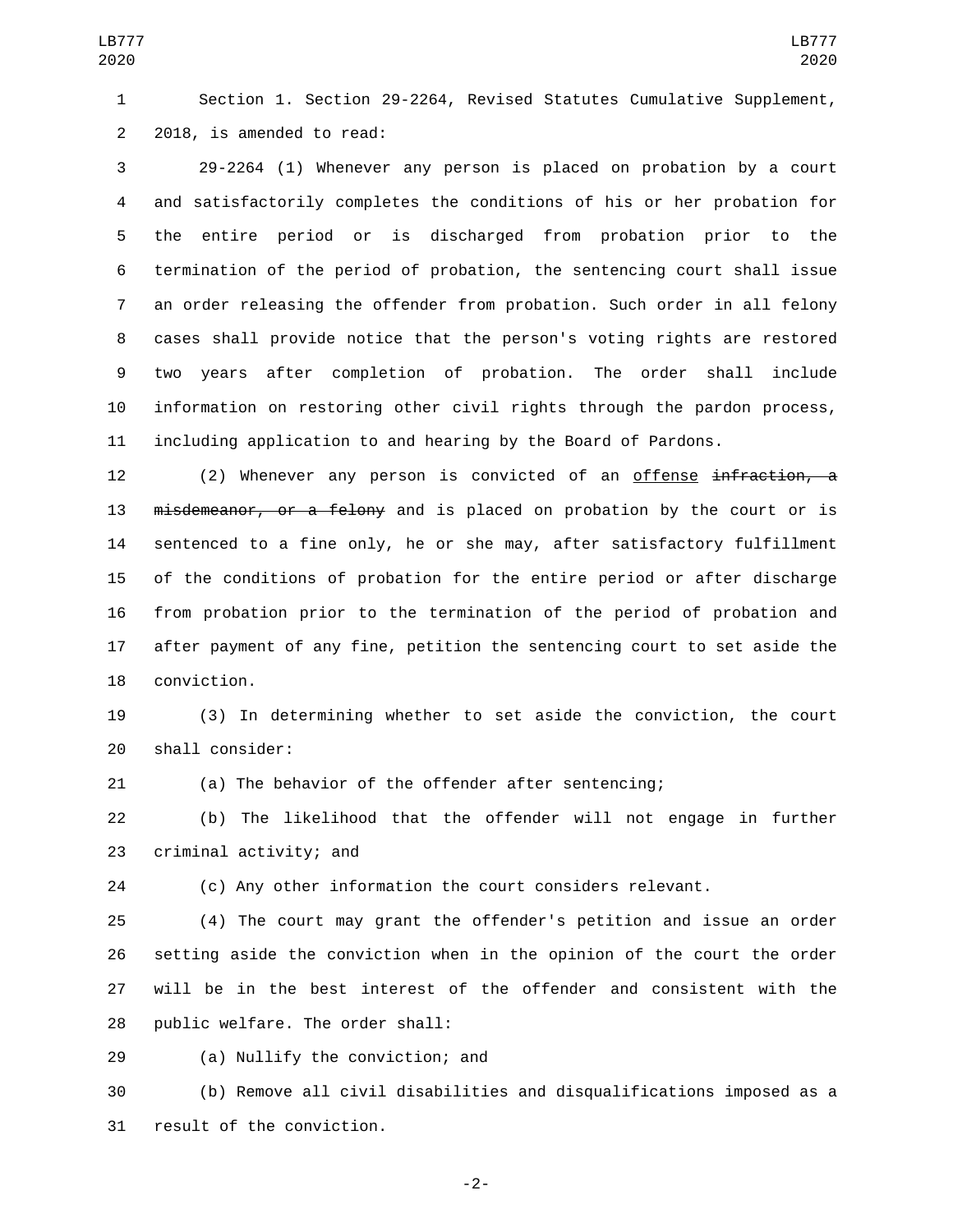(5) The setting aside of a conviction in accordance with the 2 Nebraska Probation Administration Act shall not:

 (a) Require the reinstatement of any office, employment, or position which was previously held and lost or forfeited as a result of the 5 conviction;

 (b) Preclude proof of a plea of guilty whenever such plea is relevant to the determination of an issue involving the rights or 8 liabilities of someone other than the offender;

 (c) Preclude proof of the conviction as evidence of the commission 10 of the offense infraction, misdemeanor, or felony whenever the fact of its commission is relevant for the purpose of impeaching the offender as a witness, except that the order setting aside the conviction may be 13 introduced in evidence;

 (d) Preclude use of the conviction for the purpose of determining sentence on any subsequent conviction of a criminal offense;

 (e) Preclude the proof of the conviction as evidence of the 17 commission of the offense infraction, misdemeanor, or felony in the event an offender is charged with a subsequent offense and the penalty provided by law is increased if the prior conviction is proved;

 (f) Preclude the proof of the conviction to determine whether an offender is eligible to have a subsequent conviction set aside in accordance with the Nebraska Probation Administration Act;

 (g) Preclude use of the conviction as evidence of commission of the 24 offense infraction, misdemeanor, or felony for purposes of determining whether an application filed or a license issued under sections 71-1901 to 71-1906.01, the Child Care Licensing Act, or the Children's Residential Facilities and Placing Licensure Act or a certificate issued under sections 79-806 to 79-815 should be denied, suspended, or revoked;

 (h) Preclude use of the conviction as evidence of incompetence, neglect of duty, physical, mental, or emotional incapacity, or final conviction of or pleading guilty or nolo contendere to a felony for

-3-